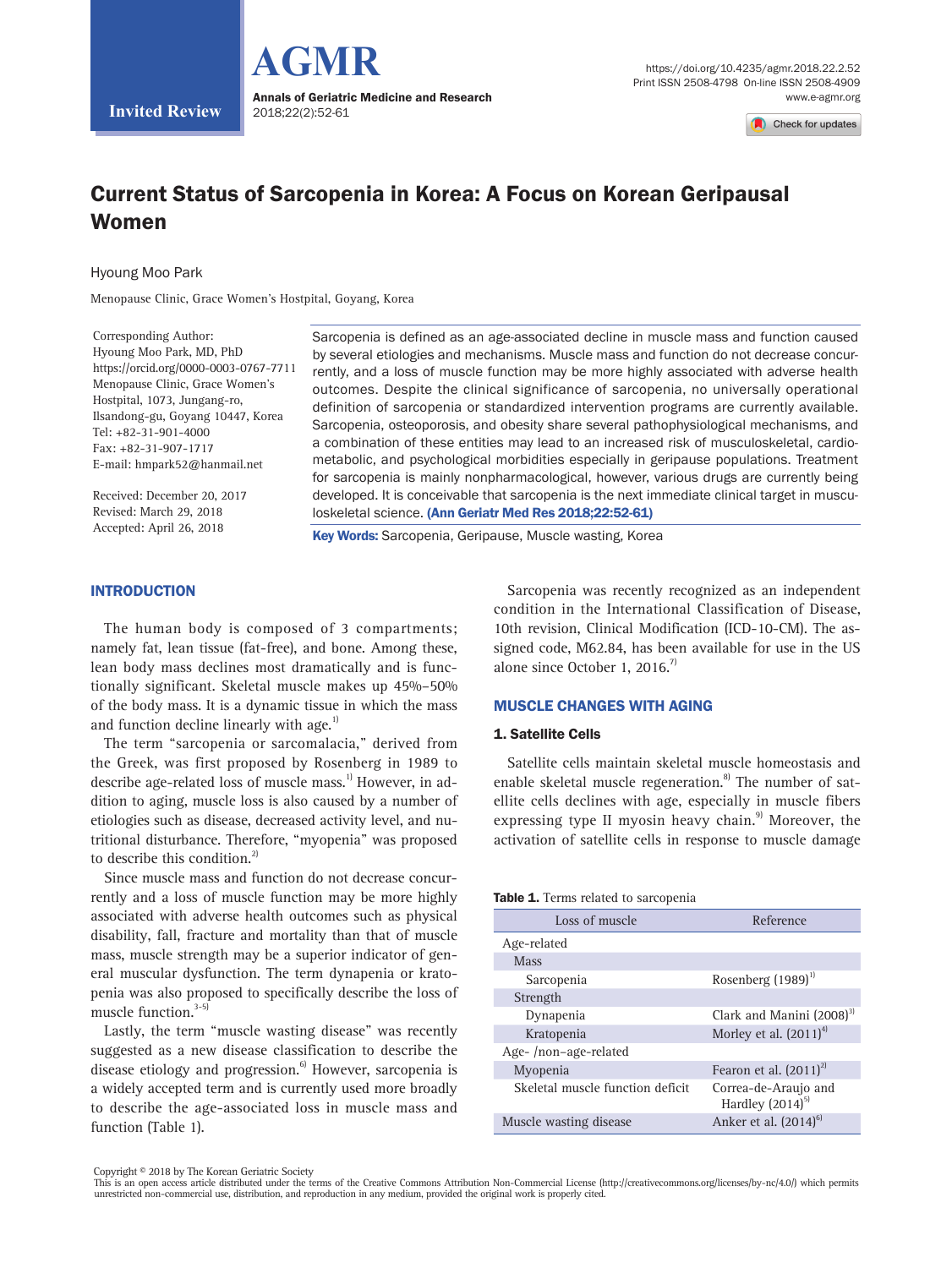# 2. Muscle Fibers

# 1) Quantitative changes in muscle fiber: decline in muscle mass

The decline in muscle mass is accompanied by a 30%– 40% decrease in the number and size of muscle fibers between the second and the eighth decades.<sup>11)</sup> By 12 to 15 years of age, the muscle fibers reach the normal adult size. The aging-related decline in muscle fiber size is fiber-type specific. Compared to young controls, type II fibers are  $10\% - 40\%$  smaller in the elderly.<sup>12)</sup> In contrast, the size of type I muscle fibers is principally unaffected. $9$ 

# 2) Qualitative changes in muscle fiber: decline in muscle strength

The aging-related decline in muscle strength can be explained by reductions in the intrinsic force-generating capacity of skeletal muscle fibers. Aging-related alterations in cellular and molecular processes are associated with the mechanism of reduced muscle strength.<sup>10)</sup>

#### 3) Fiber type transformation

Aging results in the transformation from fast to slowtwitch muscle fibers.<sup>13)</sup>

#### 4) Excitation-contraction coupling

Aging causes a reduction in the number of dihydropyridine receptors, uncoupling between these receptors and ryanodine receptors, and deficits in calcium release. Consequently, this phenomenon causes uncoupling of the excitation-contraction process, which results in reduced muscle fiber activation, force generation, and lower whole muscle strength.<sup>14,15)</sup>

#### 5) Myofilament aging

Single-fiber maximal force is reduced in both type I and II fibers in old age. A decrease in myosin protein content partly explains this dysfunction.<sup>16)</sup> Moreover, increased instantaneous stiffness has been reported not only in single fibers but also in whole muscle. $17$ 

# 6) Adipocyte infiltration

With aging, both intramuscular and intermuscular adipose tissues are increased. Consequently, increased muscle fat infiltration is associated with a decline in muscle strength.<sup>18)</sup>

### 7) Mitochondrial function

Age-related alterations in muscle cell organelles such as the loss of mitochondrial content and function result in

muscle dysfunction.<sup>19)</sup>

Therefore, a decline in muscle quality is more important than a decline in muscle mass in elderly populations.

# 3. Changes in Muscle Mass and Strength With Aging

A progressive loss of muscle mass and strength occurs from approximately 40 years of age. This loss has been estimated at about 8% per decade until the age of 70 years, after which the loss increases to 15% per decade. This loss causes a 40% decrease in muscle circumference from 30 to 60 years of age. A 10%–15% loss of leg strength per decade is seen until 70 years of age, after which a faster loss, ranging from 25% to 40% by decade, occurs (Table 2). $^{20}$ As a result, muscle mass decreases by nearly 50% from 20 to 90 years of age. Although muscle mass loss is greater in men than that in women, the public health concern is greater in women because the average lifespan of women is longer than that of men.

#### CLINICAL CONSEQUENCES

Sarcopenia in older populations is related to falls, functional impairment, loss of independence, increased mortality, and poor quality of life. $^{21}$ 

Age-related decrease in muscle mass and strength may lead to reduced physical activity. A reduction in muscle mass and physical activity reduces the total energy expenditure and may lead to weight gain and obesity. As a result, sarcopenia and obesity are associated with a worsened pulmonary function. Furthermore, the association between obesity, metabolic alterations, and cardiovascular disease has been observed even at older ages.<sup>22)</sup> Sarcopenia has also been associated with depressive mood.<sup>23)</sup> Together, these observations suggest that sarcopenia increases the risk of musculoskeletal, cardio-metabolic, and psychological morbidities.

The negative health outcomes, including mobility limitation, fall, fracture, hospitalization, poor quality of life, and mortality, had a more significant relationship to the decline in muscle strength than that of muscle mass. Therefore, a loss of muscle strength has more clinical implications than a loss of muscle mass and these 2 conditions should be considered independently. $15$ 

The nervous system also contributes to increased or decreased muscle strength. Both neurological and muscular factors may lead to sarcopenia.<sup>3)</sup>

Table 2. Changes in muscle mass and strength with age based on  $40s$ 

| Age $(yr)$ | Loss of muscle mass | Loss of muscle strength |
|------------|---------------------|-------------------------|
| Until 70   | 8%/decade           | 10%-15%/decade          |
| After 70   | 15%/decade          | 25%-40%/decade          |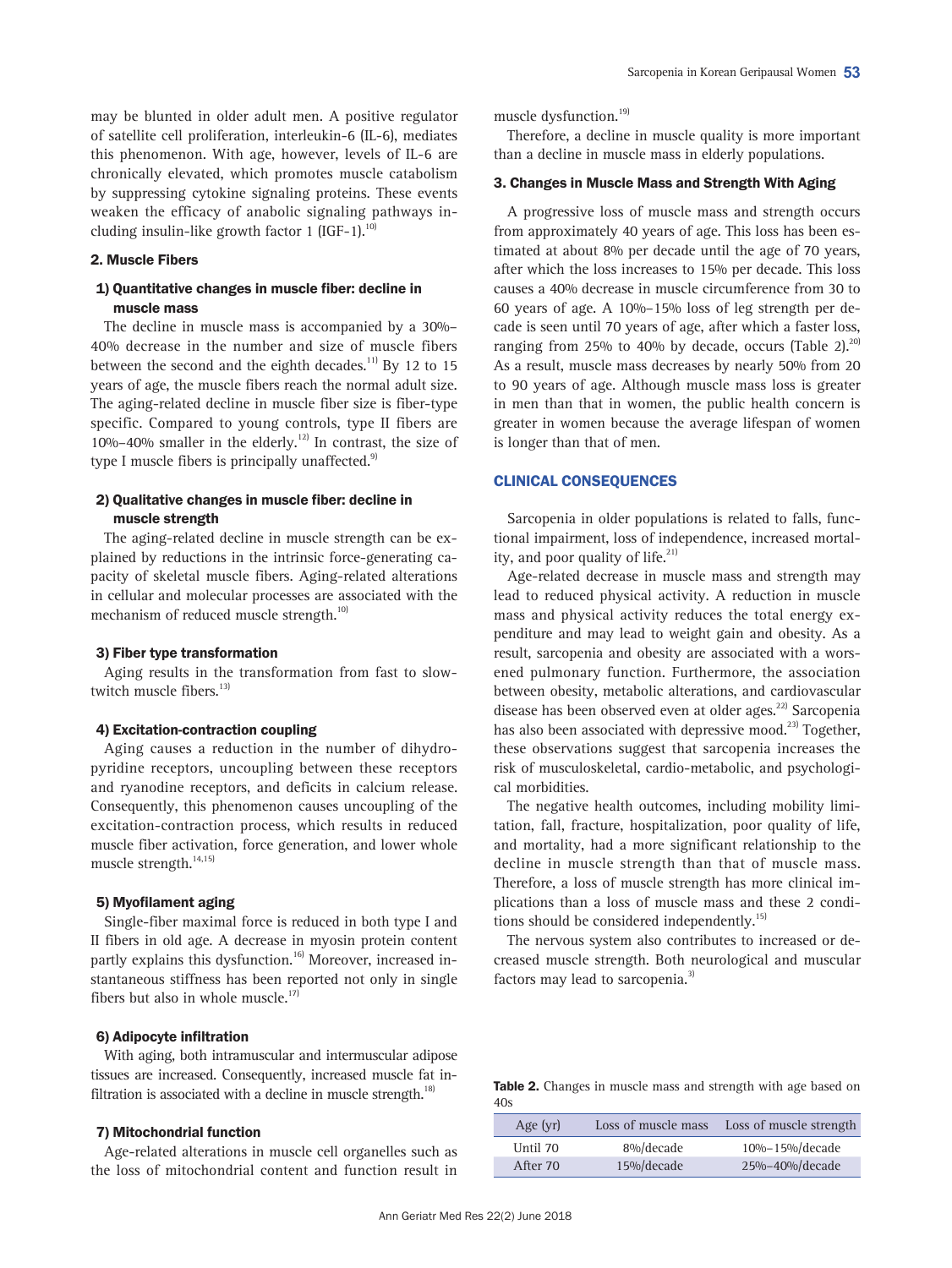### CLINICAL DIAGNOSIS

# 1. European Working Group on Sarcopenia in Older People

The European Working Group on Sarcopenia in Older People (EWGSOP) suggests a practical clinical definition and consensus diagnostic criteria for sarcopenia and recommends using the presence of both low muscle mass and low muscle function (strength or performance) for the diagnosis of sarcopenia.

The EWGSOP suggests a conceptual staging in three grades. The 'presarcopenia' stage is characterized by low muscle mass without impact on muscle strength or physical performance. The 'sarcopenia' stage is characterized by low muscle mass plus low muscle strength or low physical performance. Finally, the 'severe sarcopenia' stage is defined as the condition in which all three criteria are met.

Appendicular skeletal muscle mass (ASM) is calculated by summing the muscle mass of the four limbs from dualenergy x-ray absorptiometry (DXA) scan. The skeletal muscle index (SMI) is calculated as  $\text{ASM/height (m)}^2$ . The suggested cutoff values are 7.26 kg/m $^2$  in men and 5.5 kg/ m<sup>2</sup> in women by DXA. Low handgrip strength is defined as <30 kg for men and <20 kg for women. Low physical performance is defined as a gait speed ≤0.8 m/sec (Table  $3)$ <sup>24)</sup>

#### 2. Asian Working Group for Sarcopenia

In principle, the Asian Working Group for Sarcopenia (AWGS) follows the diagnostic approach of EWGSOP, with the addition of Asian perspectives in sarcopenia diagnosis and research. For Asian populations, the AWGS recommends using height-adjusted skeletal muscle mass instead of weight-adjusted skeletal muscle mass, with suggested cutoff values of 7.0 kg/m<sup>2</sup> in men and 5.4 kg/m<sup>2</sup> in women by DXA. By bioimpedance analysis (BIA), the suggested cutoffs are 7.0 kg/ $m^2$  in men and 5.7 kg/ $m^2$  in women, as defined by SMI. To evaluate muscle strength, the AWGS defines low handgrip strength as <26 kg and <18 kg for

|  |  |  |  |  | Table 3. Cutoffs for the diagnosis of sarcopenia |  |
|--|--|--|--|--|--------------------------------------------------|--|
|--|--|--|--|--|--------------------------------------------------|--|

| Variable                        | <b>EWGSOP</b> | AWGS |
|---------------------------------|---------------|------|
| Skeletal muscle index $(kg/m2)$ |               |      |
| <b>DXA</b>                      |               |      |
| Male                            | 7.2           | 7.0  |
| Female                          | 5.5           | 5.4  |
| <b>BIA</b>                      |               |      |
| Male                            |               | 7.0  |
| Female                          |               | 5.7  |
| Handgrip strength (kg)          |               |      |
| Male                            | 30.0          | 26.0 |
| Female                          | 20.0          | 18.0 |
| Gait speed (m/sec)              | 0.8           | 0.8  |

EWGSOP, European Working Group on Sarcopenia in Older People; AWGS, Asian Working Group for Sarcopenia; DXA, dualenergy x-ray absorptiometry; BIA, bioimpedance analysis.

men and women, respectively. Gait speeds <0.8 m/sec was defined as low physical performance (Table 3). $^{25}$ 

# 3. Foundation for the National Institutes of Health

The Foundation for the National Institutes of Health (FNIH) defines mobility impairment as gait speed <0.8 m/ sec. The FNIH uses an approach based on the paradigm of clinicians making differential diagnosis among older adults with physical limitations. They recommend a set of sex-specific, derived cutoffs for low absolute grip strength and low appendicular lean mass (DXA) standardized to body mass index (BMI) as potential criteria for clinically relevant weakness and low lean mass, respectively, in older men and women (Table 4). $^{26}$ 

# 4. Diagnostic Criteria in Korea

#### 1) SMI in Korean women

According to a previous study including 11,633 women aged 10 to 97 years based on data obtained from the 2008 to 2011 Korean National Health and Nutrition Examination Survey (KNHANES), the SMI of women in their 30s and 40s showed a peak ASM (Fig. 1). This finding was quite different from those of the EWGSOP or AWGS study which showed a peak ASM in the 20s and 30s. The mean and standard deviation of SMI in the 30s and 40s was 5.9 $\pm$ 0.7 kg/m<sup>2</sup> and the cutoff of 4.4 kg/m<sup>2</sup> was defined according to two standard deviations below the mean SMI. Because the cutoff in this study was markedly lower than that of previous reports, further study is needed.<sup>27)</sup>

### 2) Prevalence of sarcopenia in Korean women

The prevalence of sarcopenia can vary depending on the definitions used. The prevalence of sarcopenia was 0.1% when using the height-adjusted definition and 9.7% when using the weight-adjusted definition in a study on the prevalence of sarcopenia using KNHANES data.<sup>28)</sup> Another study, which was part of the Korean Sarcopenic Obesity Study, reported a sarcopenia prevalence of 4.1% and 14.2% using the height-adjusted and weight-adjusted indexes, respectively.<sup>29)</sup>

According to a previous study including 11,633 women

Table 4. FNIH Sarcopenia Project: recommended criteria for clinically relevant weakness and low muscle mass

| Criterion           | Measure            | Cutoff  |         |  |
|---------------------|--------------------|---------|---------|--|
|                     |                    | Men     | Women   |  |
| Physical limitation | Gait speed (m/sec) | 0.8     | 0.8     |  |
| Primary             |                    |         |         |  |
| Weakness            | $HGS$ (kg)         | 26      | 16      |  |
| Low muscle mass     | ALM (DXA)/BMI      | < 0.789 | < 0.512 |  |
| Alternate           |                    |         |         |  |
| Weakness            | HGS/BMI            | <1.0    | < 0.56  |  |
| Low muscle mass     | $ALM$ (DXA) $(kg)$ | < 19.75 | < 15.02 |  |

FNIH, Foundation for the National Institutes of Health; HGS, hand grip strength; ALM, appendicular lean mass; DXA, dualenergy x-ray absorptiometry; BMI, body mass index.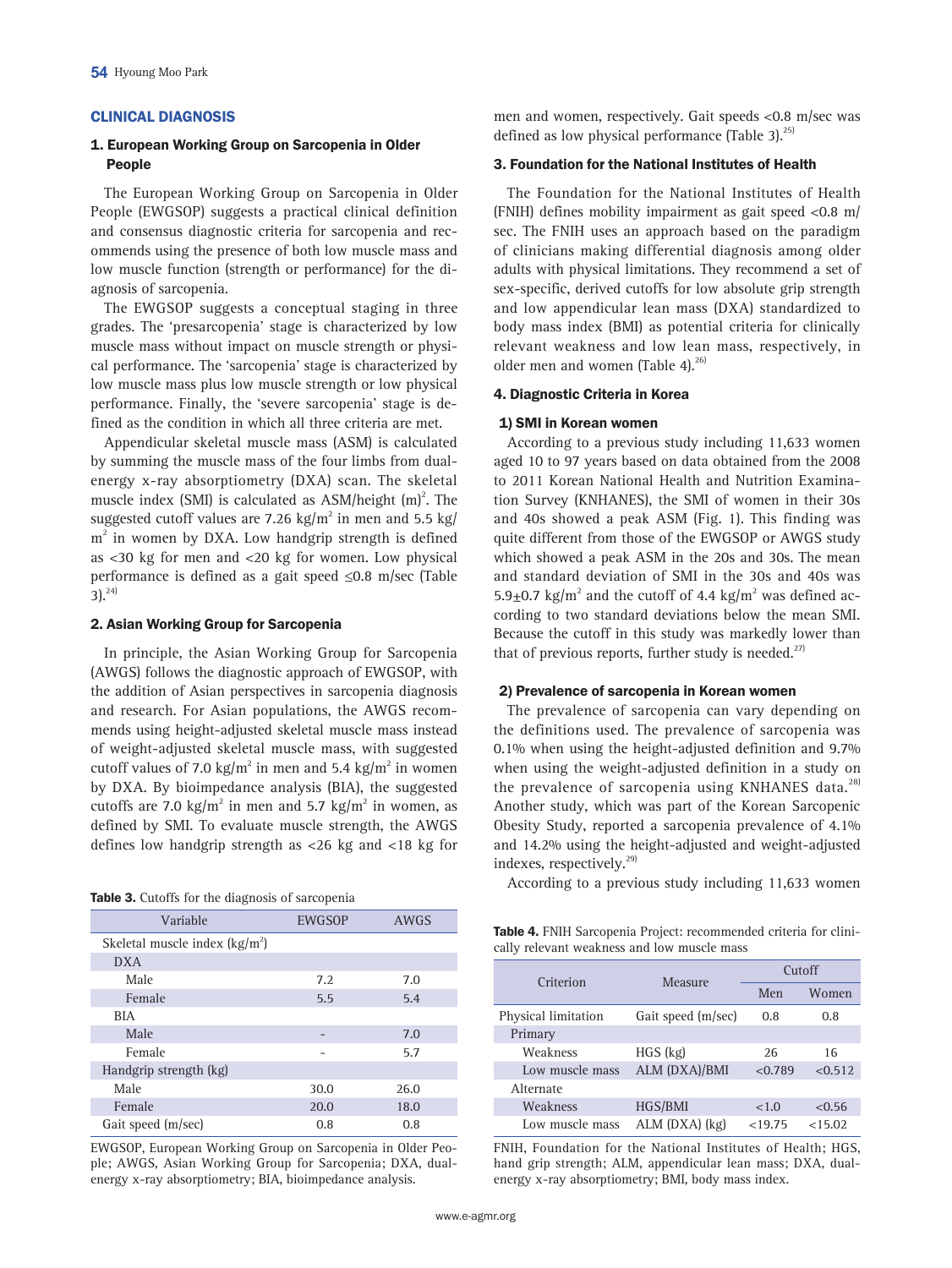

Fig. 1. (A) Distributions of appendicular skeletal muscle mass (ASM), showing a peak in the 40s. (B) Distributions of skeletal mass index (SMI), showing a peak in the  $60s.<sup>27</sup>$ 

using data obtained from the 2008 to 2011 KNHANES and using 5.4 kg/ $m^2$  as the SMI cutoff, the prevalence rate of low muscle mass was 22.1% in healthy elderly women ≥65 years of age. Furthermore, the prevalence rates are markedly increasing according to the age.<sup>30)</sup>

Another study of 196 ambulatory women over 65 years of age who visited the University Hospital Menopause Clinic showed that 20.9% of participants had low muscle mass and a sarcopenia prevalence rate of 7.6% based on the cutoff values proposed by the AWGS. The sarcopenia stage also intensified with aging.<sup>31)</sup>

### EMERGING ISSUES IN SARCOPENIA

# 1. Sarcopenia Biomarkers

Maintenance of normal muscle mass and function depend on a balance between the positive and negative regulators of muscle growth. The shift in this balance to muscle growth inhibitors is one of the main mechanisms underlying sarcopenia pathogenesis. In other words, the prevalence of negative regulators of muscle growth, such as transforming growth factor-beta (TGF- $\beta$ ), myostatin, activins A and B, and growth and differentiation factor-15 (GDF-15) over positive regulators including bone morphogenetic proteins, brain-derived neurotrophic factor, follistatin, and irisin result in sarcopenia and may, thus, be biomarkers of sarcopenia. In addition, processes such as chronic low-grade inflammation (inflamm-aging), accompanied by elevated circulating levels of some pro-inflammatory cytokines, mainly IL-6; neuromuscular junction (NMJ) dysfunction characterized by the appearance of the C-terminal agrin fragment in the NMJ; as well as contractile insufficiency followed by the appearance of tropomyosin-binding subunit troponin – skeletal muscle-specific troponin T are also most likely the key elements of sarcopenia. $^{32}$ 

### 2. Muscle-Bone Crosstalk

Muscle secreted myokines such as IGF-1 and fibroblast

growth factor-2 enhance bone synthesis, while growth differentiation factor-8 (myostatin) inhibits it. On the other hand, osteocyte-derived molecules such as sclerostin and osteoblast-derived molecules such as osteocalcin may have an effect on muscles because of osteocyte dendrite, which is directly connected to muscles.<sup>33,34)</sup>

Recently, cartilage, adipose tissue, and tendons have been proposed to affect bone and muscle and, in turn, can be affected by these tissues.<sup>33)</sup>

### 3. Sarco-osteoporosis

In old age, sarcopenia and osteoporosis show a high prevalence and lead to a high risk for falls, fractures, and further functional decline. These are associated with similar risk factors including genetics, endocrine function, and mechanical factors.<sup>35)</sup> Individuals with a combination of both disorders, called 'sarco-osteoporosis,' are at the greatest risk of falls and fractures. $36,37$ 

### 4. Sarcopenic Obesity

The concurrence of both obesity and sarcopenia, sarcopenic obesity (SO), purportedly increases the risk of metabolic syndrome, physical disability, morbidity, and mortality more than either sarcopenia or obesity alone.<sup>38)</sup> Age-related decrease in muscle mass and strength may lead to reduced physical activity. Decreased muscle mass and physical activity reduces the total energy expenditure and may result in weight gain and obesity.

Obese conditions induce inflammatory signaling pathways in metabolic cells through several pathways, leading to subacute low-grade inflammation. Adipocytes play a role as immune cells and are able to synthesize and release large amounts of proinflammatory adipokines and cytokines such as leptin, resistin, plasminogen activator inhibitor-1, IL-6, tumor necrosis factor- $\alpha$ , retinol-binding protein 4, IL-1ß, and more recently described cytokines including IL-18 and IL-33. $^{39}$  Inflammation induced by these adipokines can influence muscle metabolism and contrib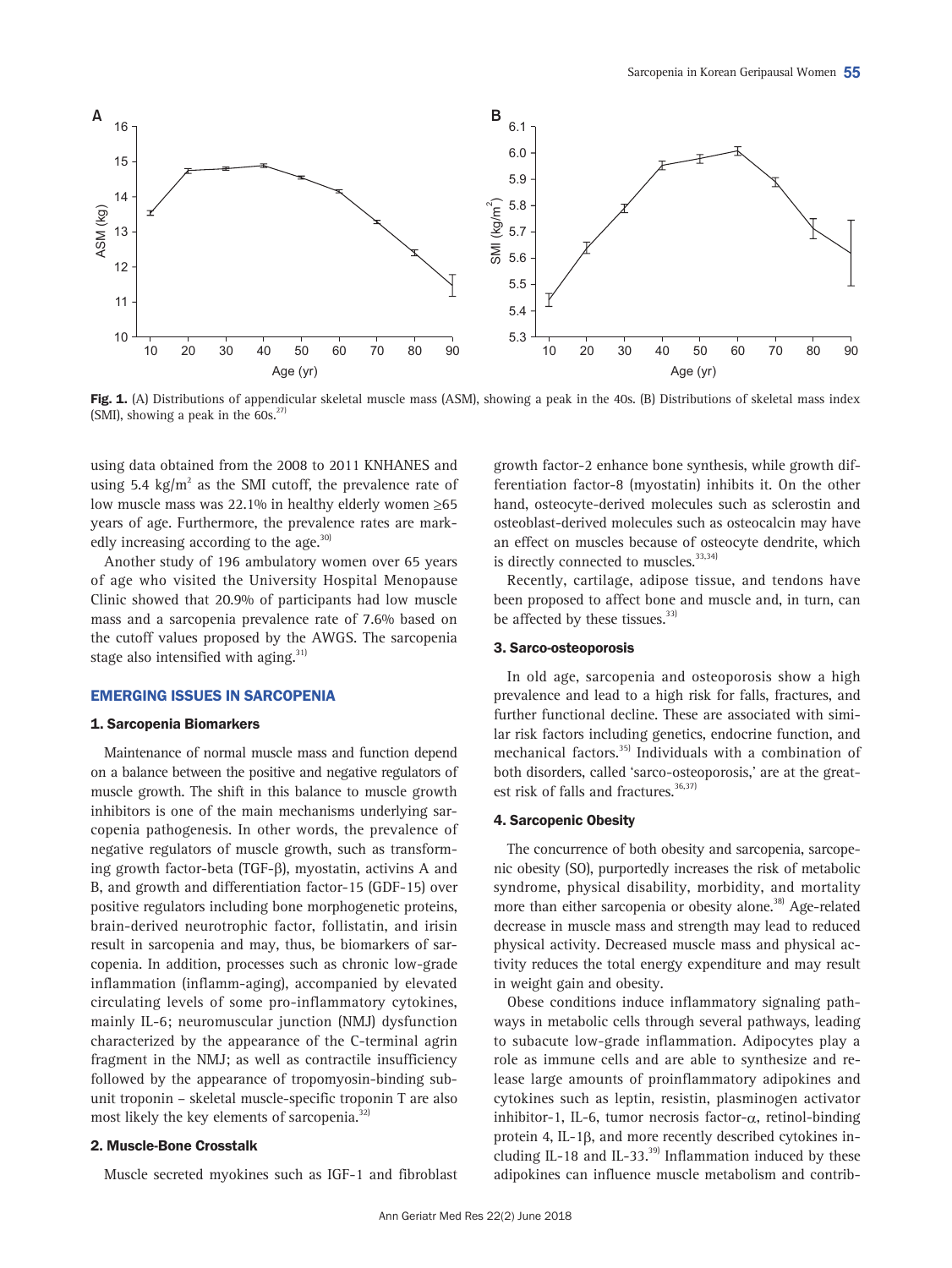utes to the development of sarcopenia. Furthermore, adipokines associated with insulin resistance, energy metabolism, and growth hormone secretion result in progressive muscle atrophy and fat accumulation.<sup>40)</sup>

Central obesity can influence the decline in both muscle quality and muscle quantity that leads to sarcopenia. The degree of myofibrosis and myosteatosis that are the main predictors of quality of muscles is associated with aging and a pattern of increased adiposity.<sup>41)</sup> Aging of skeletal muscle is associated not only with muscle atrophy and replacement of muscle by adipose tissue but also with an increase in fibrous connective tissue; similar results have been observed in obese condition.<sup>41)</sup>

In general, patients with sarcopenia have low weight and low BMI. In contrast, patients with SO have high weight, low lean body mass, and high BMI. The combination of low lean body mass and obesity may result in physical immobility and more severe disorders. Thus, future investigation is necessary to establish the consensus definition of SO and to promote the standardized diagnosis for the management of SO.

# 5. Dysmobility Syndrome

With aging, changes in muscle, fat, and bony tissues lead to 'osteosarcopenic obesity,' a term coined to describe the co-occurrence of the 3 phenotypes, osteopenia/osteoporosis, sarcopenia, and obesity. Osteosarcopenic obesity results in impaired physical ability and increased risk of falls and fractures. This condition is associated with poorer functional and metabolic outcomes than each of these conditions alone, ultimately affecting the quality of life, morbidity risk, and survival (Fig. 2). $42,43$ 

Binkley et al.<sup>44)</sup> proposed a new condition, dysmobility syndrome, which comprehensively considers bone, muscle, and fat for the early identification of older people at risk. Dysmobility syndrome is defined using a score-based approach. People with three or more of the following conditions were considered to have dysmobility syndrome; i.e., osteoporosis, low lean mass, history of falls within the past year, slow gait speed, low grip strength, and high fat mass. Several cross-sectional studies have demonstrated associations between previous fractures and dysmobility syndrome and have supported that dysmobility syndrome

significantly predicts mortality.<sup>45)</sup>

# TREATMENT OF SARCOPENIA

At present, the gold standards for increasing muscle function remain exercise and nutrition, despite a number of interventions.

# 1. Exercise

Exercise interventions including resistance and aerobic exercise have a role in increasing muscle strength and improving physical performance via various mechanisms. Moreover, exercise has been shown to safely improve other common conditions in adults and older patients.  $46,47)$  The American College of Sports Medicine and the American Heart Association recommend weight training 2 or 3 times a week to for increased muscle size and strength, even in frail older persons.48) However, many forms of physical activity are too intense for older adults to maintain over an extended period of time. Therefore, new exercise technique such as low-intensity vibration has been suggested and may also be attractive to subjects otherwise unable or unwilling to exercise conventionally; however, the effectiveness of this exercise remains controversial.<sup>49)</sup>

#### 2. Nutrition

#### 1) Protein intake

With aging, a number of factors may lead to an imbalance between anabolic and catabolic processes, which results in muscle protein breakdown and sarcopenia. Optimal muscle protein metabolism is highly dependent upon an adequate intake of dietary-derived proteins and amino acids.<sup>50)</sup> Although aged muscles have a reduced ability to up-regulate protein synthesis, muscles from older individuals retain the capacity to mount a robust anabolic response following the ingestion of protein-rich meals.<sup>51)</sup>

Adequate protein and energy intake together with physical exercise is the most effective strategy currently available for the management of sarcopenia. $52$  Recent guidelines from the PROT-AGE Study Group and the European Society for Clinical Nutrition and Metabolism recommend a higher average daily intake, in the range of  $1.0-1.2$  g/ kg body weight/day in healthy older persons aged >65



Fig. 2. Dysmobility syndrome. SOP, sarco-osteoporosis; SO, sarcopenic obesity.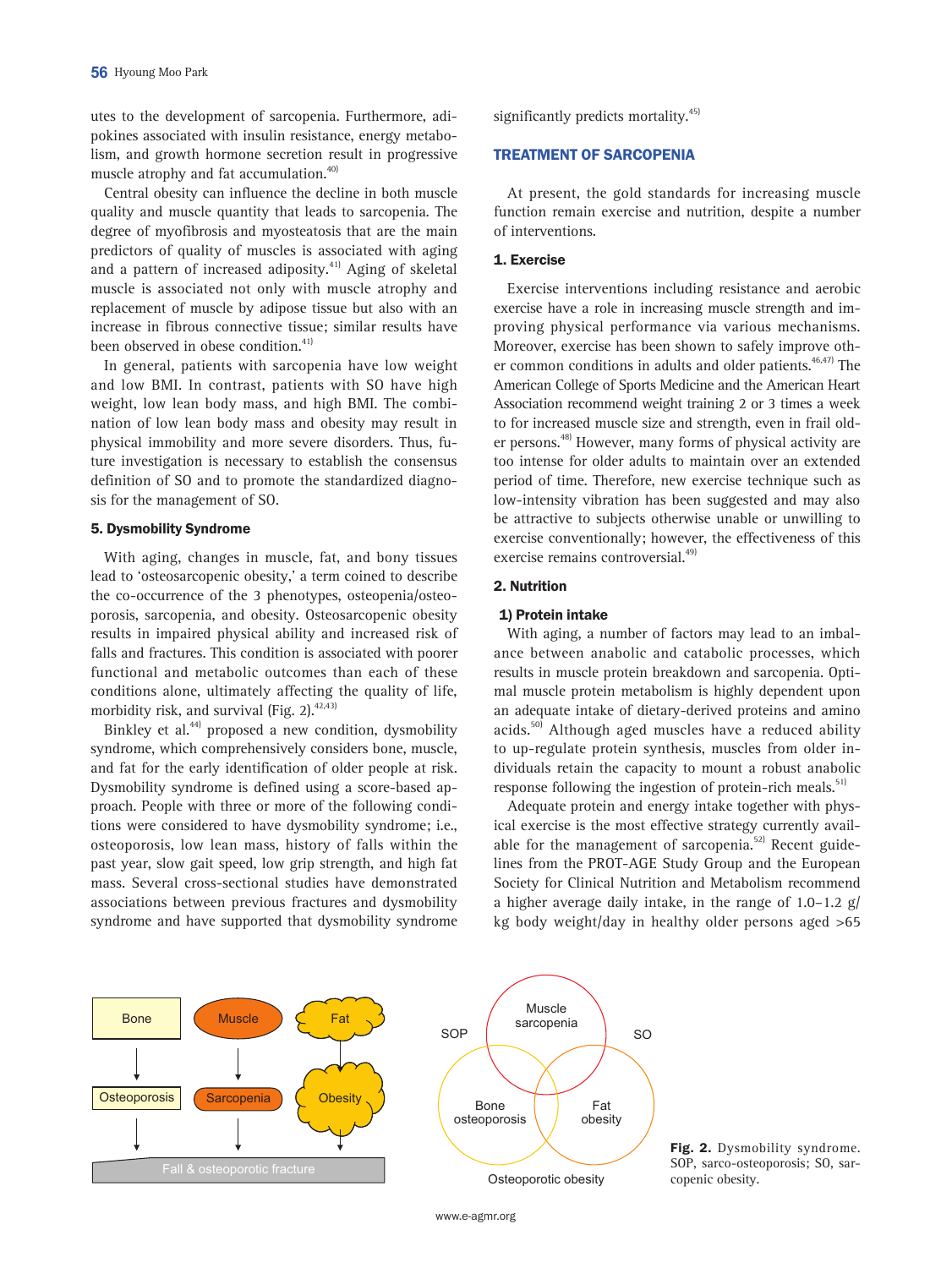years.53,54) Thus, a dietary plan that includes 25–30 g of high-quality protein, especially leucine-enriched and balanced essential amino acids, per meal may be optimal to maximize muscle protein synthesis in persons with sarcopenia.55)

### 2) Vitamin D and calcium intake

Vitamin D has multiple effects on skeletal muscle and also regulates a number of other cell functions that may affect skeletal muscle mass and strength. Vitamin D increases calcium uptake in muscle cells and has a regulatory effect on the calcium channel, which is important for muscle contractile activity. Vitamin D promotes muscle protein synthesis and calcium and phosphate transport in muscle, thus influencing muscle strength. It also appears to optimize the effect of dietary proteins on skeletal muscle anabolism. The identification of vitamin D receptors in skeletal muscle cells provides evidence for a direct mechanism by which vitamin D acts on skeletal muscle.<sup>56)</sup>

Guidelines from the European Society for Clinical and Economic Aspects of Osteoporosis and Osteoarthritis (ES-CEO) propose optimized recommended nutrient intakes for calcium (1,000 mg/day) and vitamin D (800 IU/day).<sup>57)</sup> In addition, the ESCEO recommends vitamin D supplementation at 800–1,000 IU/day to maintain serum 25-(OH) D concentrations >50 nmol/L (>20 ng/mL) in elderly or postmenopausal women at risk of vitamin D deficiency.<sup>58)</sup>

# 3. Hormone Replacement Therapy

Experimental studies indicate that skeletal muscle is an estrogen-responsive tissue. A decline in estrogen results in decreasing muscle mass and function. Muscle strength and power are correlated with estrogen levels and a significant decrease in muscle power occurs in postmenopausal women. Estradiol acts through estrogen receptors in skeletal muscle to improve the function of myosin and ultimately improve muscle strength.<sup>59)</sup> Thus, hormone replacement therapy appears to be associated with greater muscle power, regulation of muscle contraction, and favorable muscle composition among younger postmenopausal women.<sup>56)</sup>

# MEDICATIONS

### 1. Hormonal Therapy

# 1) Testosterone

From 30 years of age, testosterone levels decline at the rate of 1% per year in men. This decline is associated with a decline in muscle mass and strength.<sup>60,61)</sup> Testosterone not only increases muscle mass and power but also decreases fat mass in elderly men.62,63) Thus, testosterone therapy is recommended for those with low muscle mass and function as symptoms or signs of testosterone deficiency.

# 2) Selective androgen receptor modulators

There is concern that testosterone may produce exces-

sive side effects, which has driven the exploration for selective androgen receptor modulators (SARMs), which are theoretically safer. SARMs are androgen receptor ligands that band to the androgen receptor with differing sensitivities compared to that of testosterone. SARMs increase muscle power due to similar myoanabolic effects as testosterone.<sup>64)</sup>

LGD-4033 is a nonsteroidal, orally active SARM. The phase I trial showed an increase in muscle mass in a short period, with no effect on fat mass.<sup>65)</sup> Enobosarm (GTx-024) is an orally bioavailable non-steroidal SARM. The use of enobosarm led to significant improvements in lean body mass and physical function in a phase II, double-blind, placebo-controlled studies both in healthy elderly adults and in cancer patients. A phase III trial is ongoing. $66$ 

# 3) Growth hormone

Growth hormone (GH) enhances the release of liver-derived IGF-1. Several studies have shown that GH increased lean body mass.<sup>67,68)</sup> However, using GH also led to a variety of side effects including muscle pain, edema, carpal tunnel syndrome and hyperglycemia.<sup>69)</sup>

### 4) Dehydroepiandrosterone

Dehydroepiandrosterone (DHEA) binds androgen receptors and displays tissue-selective activation of androgenic signaling. Some studies have reported improved measures of muscle strength and physical function. However, overall, the benefit of DHEA on muscle strength and physical function in older adults remains inconclusive. $70$ 

### 5) Isoflavone

Six months of isoflavone supplementation increased fat-free mass and muscle mass index in postmenopausal women with sarcopenic obesity. $71$ ]

# 2. Orexigenics

Ghrelin is a peptide hormone produced by the fundus of the stomach. It stimulates food intake and increases GH secretion. Because of its combined anabolic effects on skeletal muscle and appetite, ghrelin and low-molecularweight agonists of the ghrelin receptor are considered attractive candidates for the treatment of sarcopenia.<sup>72)</sup> Capromorelin, a ghrelin receptor agonist, increased lean body mass and stair climb in older patients with sarcopenia.<sup>73</sup> Ibutamoren (MK-0677), which also activates the ghrelin receptor to increase GH level, increased the ability to stair climb and decreased falls in persons with hip fracture within 24 weeks.<sup>74)</sup> Anamorelin, a ghrelin agonist, improves lean body mass, performance status, and especially, quality of life in patients with cancer cachexia. $75$ 

Several hormones and peptides influence food intake by signaling in the hypothalamus. Melanocortin (MC) 4 receptor, which is expressed mainly in the paraventricular nucleus of the hypothalamus, is associated with anorexigenic signaling. Thus, inhibition of MC receptor activity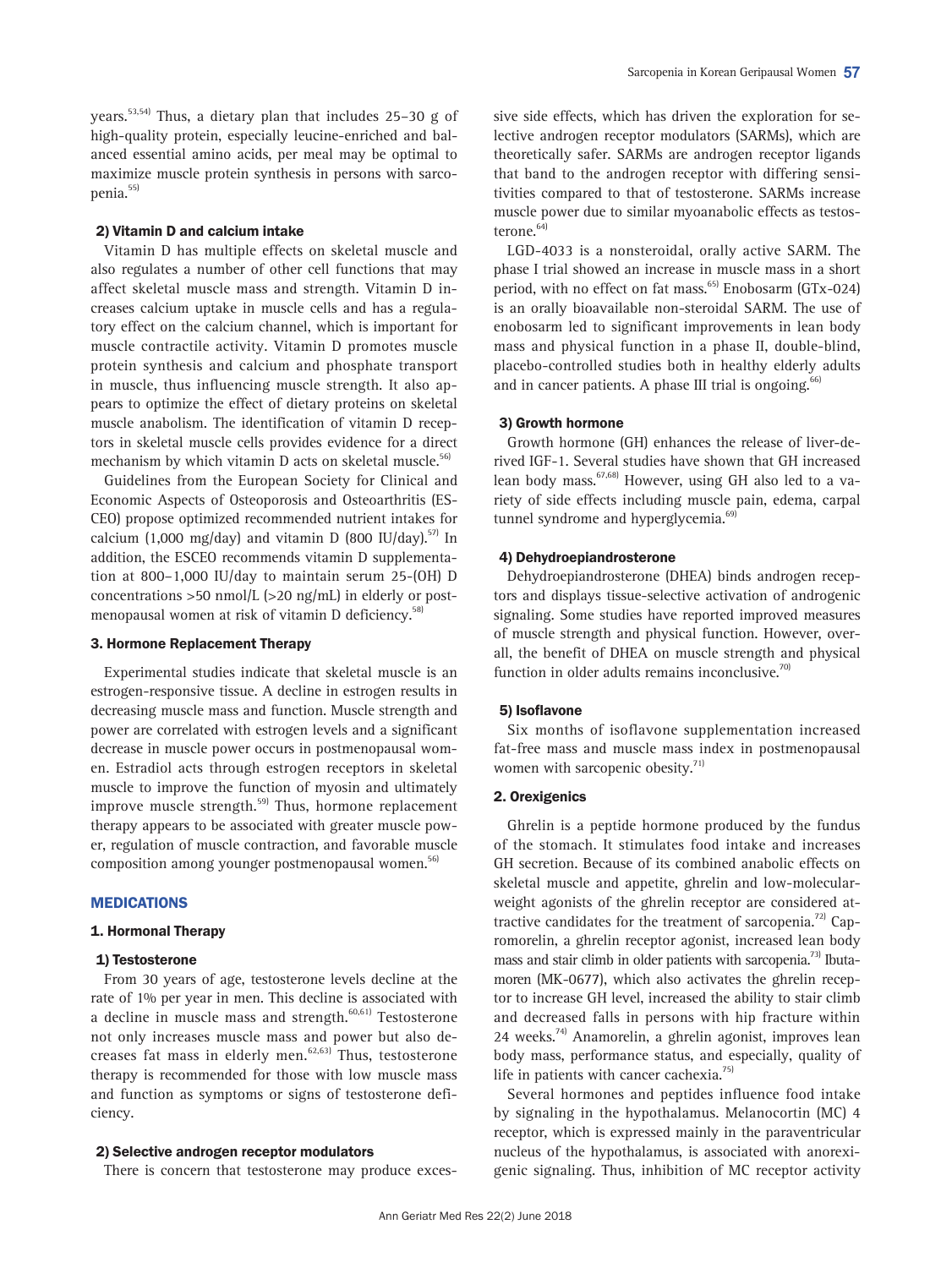by infusion of an MC receptor antagonist or with the inverse agonist agouti-related protein results in increased food intake.76,77) Megestrol acetate improves appetite and is associated with slight weight gain in patients with cancer, AIDS, and other underlying pathology. $^{78}$ 

# 3. Cardiovascular Drugs

# 1) Angiotensin II-converting enzyme inhibitors

Angiotensin II-converting enzyme inhibitors may exert their beneficial effects on skeletal muscles through a number of different mechanisms.<sup>79)</sup> Perindopril improved the distance walked in older persons and those with heart failure; it also decreased hip fracture. $80,81$ ]

# 2) Adrenergic receptor antagonist

In a randomized, double-blind placebo-controlled phase II study of patients with lung or colorectal cancer, espindolol, a nonspecific  $\beta_1/\beta_2$  adrenergic receptor antagonist, reversed body weight loss seen in the placebo group and maintained lean body mass. It also increased hand grip strength and showed trends in functional improvement.<sup>82)</sup>

# 3) Statins (hydroxymethylglutaryl Co-A reductase inhibitors)

The beneficial effects of statins on skeletal muscle function might be explained by the reduced inflammation and vascular and metabolic effects associated with their use.<sup>83)</sup>

# 4. Metabolic Agents

### 1) Creatine

Creatine plays an important role in protein metabolism and cellular metabolism. Creatine has been hypothesized to increase the expression of myogenic transcription factors such as myogenin and myogenic regulatory factor-4, which increases muscle mass and strength. Several studies of creatine supplementation have shown increased muscle strength and power. However, creatine supplementation may increase the risk of interstitial nephritis, highlighting the need for particular caution regarding its use in older people. Creatine is not currently recommended for sarcopenia.79)

# 2)  $\beta$ -hydroxy- $\beta$ -methylbutyrate

b-Hydroxy-b-methylbutyrate (HMB) is a metabolite of the essential amino acid leucine that has been reported to have anabolic effects on protein metabolism. HMB stimulates protein synthesis via mTOR, a protein kinase that has a central role in controlling mRNA translation efficiency. HMB has been shown to affect muscle protein turnover by stimulating protein synthesis via the up-regulation of anabolic signaling pathways and by decreasing proteolysis via the down-regulation of catabolic signaling pathways.<sup>84)</sup>

# 5. Myostatin Inhibition

Myostatin (GDF-8), a member of the TGF- $\beta$  family, is produced in the skeletal muscle and prevents muscle

growth and satellite cell production. It is exclusively expressed in skeletal muscle as a negative regulator of skeletal muscle growth. Active myostatin mostly binds to activin receptor IIB and engages the signaling cascade leading to the inhibition of myoblast differentiation and proliferation.85,86) Therefore, agents which inhibit myostatin or block the activin receptor may be useful in increasing muscle mass.

REGN1033 (GDF8 antibody), a myostatin antagonist, and bimagrumab, an activin receptor inhibitor, are currently under development.<sup>87)</sup>

# 6. Fast Skeletal Muscle Troponin Activator

Tirasemtiv sensitizes sarcomeres to calcium; this mechanism amplifies the muscle response to neuromuscular input, producing greater force with reduced nerve input. It significantly increases submaximal isometric force, forelimb grip strength, grid hang time, and rotarod performance in a female transgenic mouse model of amyotrophic lateral sclerosis  $(ALS)$ .<sup>88)</sup> Small studies have suggested the biological effects of tirasemtiv in patients with ALS, but a statistically significant signal was not observed in a large study.<sup>89)</sup>

CK-2127107, a next-generation fast skeletal muscle troponin activator, has been shown to amplify the forcefrequency muscle response in humans.<sup>90)</sup>

# 7. Mitochondrial Function Enhancer

Elamipretide (Bendavia) has been shown to enhance adenosine triphosphate synthesis in multiple organs including the heart, kidneys, neurons, and skeletal muscle.<sup>91)</sup>

# 8. Cell Therapy

Satellite cells, the adult skeletal muscle progenitor cells, have been considered the main cell type involved in skeletal muscle regeneration. However, other cell types, including mesoangioblasts, have recently been suggested to also participate in skeletal muscle regeneration.<sup>92)</sup>

# **CONCLUSION**

Sarcopenia is defined as the age-associated loss of muscle mass and function. Practically, the AWGS recommends an operational definition based on low muscle mass and low muscle function such as muscle strength and physical performance for the diagnosis of sarcopenia. This analysis can be done using DXA or BIA. Sarcopenia was recognized as an independent clinical condition in the ICD-10- CM. It was assigned code M62.84 and has been available in the United States since October 2016. The clinical consequences of sarcopenia are musculoskeletal (fall and fracture), cardiometabolic (diabetic mellitus, hypertension, dyslipidemia), and psychological (depression). However, its acceptance and awareness as a clinical entity have lagged. This may be due to the limitations of the current available effective therapy. No pharmacologic agent is as efficacious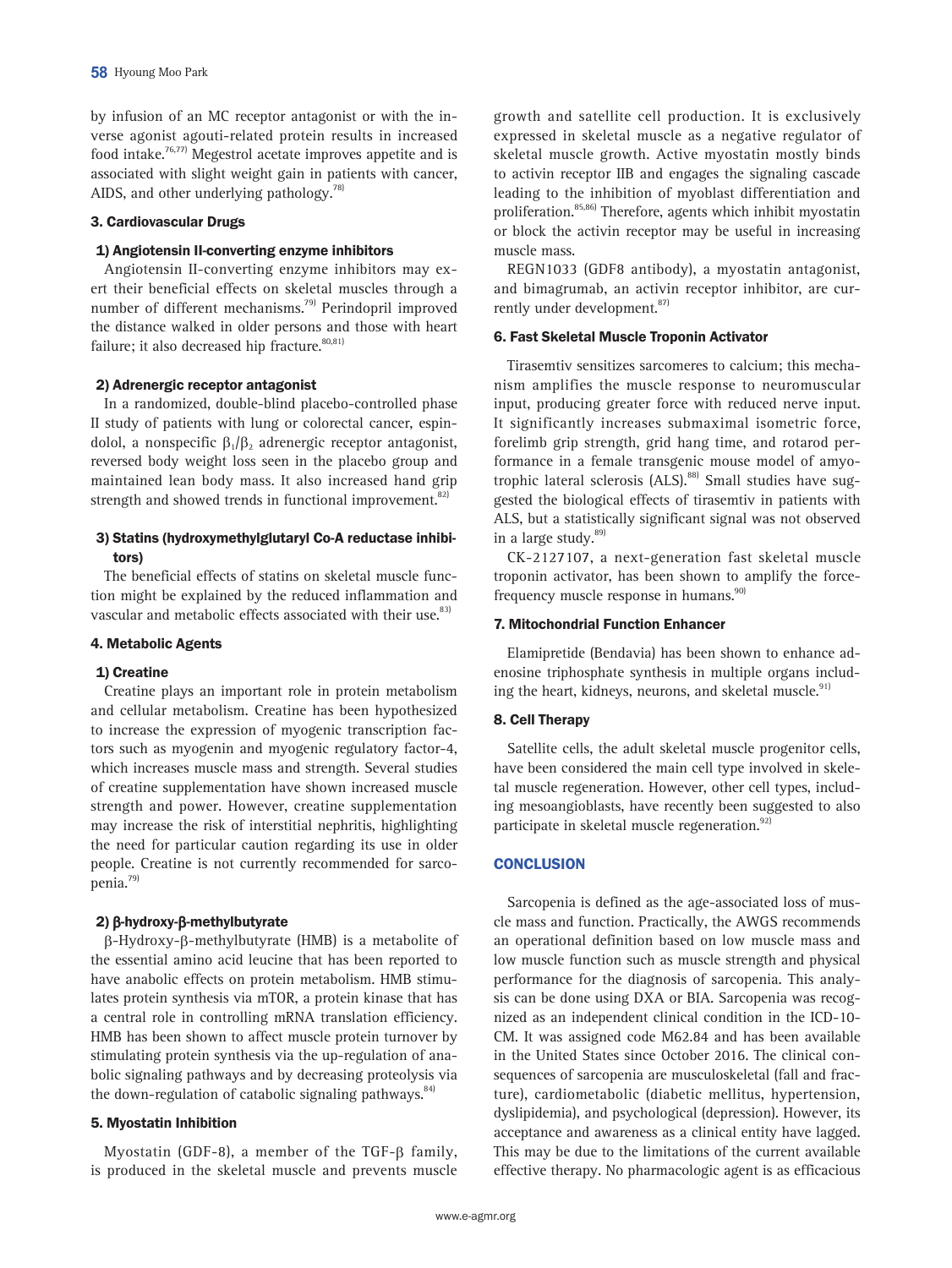as exercise and nutrition at present and there is an urgent need for new medication. Sarcopenia is the most important immediate clinical target in musculoskeletal science.

Conflicts of Interest Disclosures: The researcher claims no conflicts of interest.

# **REFERENCES**

- 1. Rosenberg IH. Summary comments. Am J Clin Nutr 1989;50: 1231-3.
- 2. Fearon K, Evans WJ, Anker SD. Myopenia-a new universal term for muscle wasting. J Cachexia Sarcopenia Muscle 2011;2:1-3.
- 3. Clark BC, Manini TM. Sarcopenia =/= dynapenia. J Gerontol A Biol Sci Med Sci 2008;63:829-34.
- 4. Morley JE, Abbatecola AM, Argiles JM, Baracos V, Bauer J, Bhasin S, et al. Sarcopenia with limited mobility: an international consensus. J Am Med Dir Assoc 2011;12:403-9.
- 5. Correa-de-Araujo R, Hadley E. Skeletal muscle function deficit: a new terminology to embrace the evolving concepts of sarcopenia and age-related muscle dysfunction. J Gerontol A Biol Sci Med Sci 2014;69:591-4.
- 6. Anker SD, Coats AJ, Morley JE, Rosano G, Bernabei R, von Haehling S, et al. Muscle wasting disease: a proposal for a new disease classification. J Cachexia Sarcopenia Muscle 2014;5:1-3.
- 7. Cao L, Morley JE. Sarcopenia is recognized as an independent condition by an International Classification of Disease, Tenth Revision, Clinical Modification (ICD-10-CM) Code. J Am Med Dir Assoc 2016;17:675-7.
- 8. Shefer G, Van de Mark DP, Richardson JB, Yablonka-Reuveni Z. Satellite-cell pool size does matter: defining the myogenic potency of aging skeletal muscle. Dev Biol 2006;294:50-66.
- 9. Verdijk LB, Koopman R, Schaart G, Meijer K, Savelberg HH, van Loon LJ. Satellite cell content is specifically reduced in type II skeletal muscle fibers in the elderly. Am J Physiol Endocrinol Metab 2007;292:E151-7.
- 10. Miljkovic N, Lim JY, Miljkovic I, Frontera WR. Aging of skeletal muscle fibers. Ann Rehabil Med 2015;39:155-62.
- 11. Lexell J. Human aging, muscle mass, and fiber type composition. J Gerontol A Biol Sci Med Sci 1995;50 Spec No:11-6.
- 12. Frontera WR, Suh D, Krivickas LS, Hughes VA, Goldstein R, Roubenoff R. Skeletal muscle fiber quality in older men and women. Am J Physiol Cell Physiol 2000;279:C611-8.
- 13. Ciciliot S, Rossi AC, Dyar KA, Blaauw B, Schiaffino S. Muscle type and fiber type specificity in muscle wasting. Int J Biochem Cell Biol 2013;45:2191-9.
- 14. Renganathan M, Messi ML, Delbono O. Dihydropyridine receptorryanodine receptor uncoupling in aged skeletal muscle. J Membr Biol 1997;157:247-53.
- 15. Manini TM, Clark BC. Dynapenia and aging: an update. J Gerontol A Biol Sci Med Sci 2012;67:28-40.
- 16. D'Antona G, Pellegrino MA, Adami R, Rossi R, Carlizzi CN, Canepari M, et al. The effect of ageing and immobilization on structure and function of human skeletal muscle fibres. J Physiol 2003;552(Pt 2):499-511.
- 17. Ochala J, Frontera WR, Dorer DJ, Van Hoecke J, Krivickas LS. Sin-

gle skeletal muscle fiber elastic and contractile characteristics in young and older men. J Gerontol A Biol Sci Med Sci 2007;62:375- 81.

- 18. Goodpaster BH, Carlson CL, Visser M, Kelley DE, Scherzinger A, Harris TB, et al. Attenuation of skeletal muscle and strength in the elderly: The Health ABC Study. J Appl Physiol (1985) 2001;90:2157-65.
- 19. Broskey NT, Greggio C, Boss A, Boutant M, Dwyer A, Schlueter L, et al. Skeletal muscle mitochondria in the elderly: effects of physical fitness and exercise training. J Clin Endocrinol Metab 2014;99:1852-61.
- 20. Malafarina V, Uriz-Otano F, Iniesta R, Gil-Guerrero L. Sarcopenia in the elderly: diagnosis, physiopathology and treatment. Maturitas 2012;71:109-14.
- 21. Thomas DR. Adverse outcomes and functional consequences. Chichester (UK): John Wiley and Sons; 2012.
- 22. Zamboni M, Rossi AP, Zoico E. Sarcopenic obesity. Chichester (UK): John Wiley and Sons; 2012.
- 23. Kim NH, Kim HS, Eun CR, Seo JA, Cho HJ, Kim SG, et al. Depression is associated with sarcopenia, not central obesity, in elderly korean men. J Am Geriatr Soc 2011;59:2062-8.
- 24. Cruz-Jentoft AJ, Baeyens JP, Bauer JM, Boirie Y, Cederholm T, Landi F, et al. Sarcopenia: European consensus on definition and diagnosis: report of the European Working Group on Sarcopenia in Older People. Age Ageing 2010;39:412-23.
- 25. Chen LK, Liu LK, Woo J, Assantachai P, Auyeung TW, Bahyah KS, et al. Sarcopenia in Asia: consensus report of the Asian Working Group for Sarcopenia. J Am Med Dir Assoc 2014;15:95-101.
- 26. McLean RR, Kiel DP. Developing consensus criteria for sarcopenia: an update. J Bone Miner Res 2015;30:588-92.
- 27. Kwon HJ, Ha YC, Park HM. The reference value of skeletal muscle mass index for defining the sarcopenia of women in Korea. J Bone Metab 2015;22:71-5.
- 28. Kim YS, Lee Y, Chung YS, Lee DJ, Joo NS, Hong D, et al. Prevalence of sarcopenia and sarcopenic obesity in the Korean population based on the Fourth Korean National Health and Nutritional Examination Surveys. J Gerontol A Biol Sci Med Sci 2012;67: 1107-13.
- 29. Kim TN, Yang SJ, Yoo HJ, Lim KI, Kang HJ, Song W, et al. Prevalence of sarcopenia and sarcopenic obesity in Korean adults: the Korean sarcopenic obesity study. Int J Obes (Lond) 2009;33:885- 92.
- 30. Kwon HJ, Ha YC, Park HM. Prevalence of sarcopenia in the Korean woman based on the Korean National Health and Nutritional Examination Surveys. J Bone Metab 2016;23:23-6.
- 31. Lee ES, Park HM. Prevalence of sarcopenia in healthy Korean elderly women. J Bone Metab 2015;22:191-5.
- 32. Kalinkovich A, Livshits G. Sarcopenia: the search for emerging biomarkers. Ageing Res Rev 2015;22:58-71.
- 33. Tagliaferri C, Wittrant Y, Davicco MJ, Walrand S, Coxam V. Muscle and bone, two interconnected tissues. Ageing Res Rev 2015; 21:55-70.
- 34. Gunton JE, Girgis CM, Baldock PA, Lips P. Bone muscle interactions and vitamin D. Bone 2015;80:89-94.
- 35. Hirschfeld HP, Kinsella R, Duque G. Osteosarcopenia: where bone, muscle, and fat collide. Osteoporos Int 2017;28:2781-90.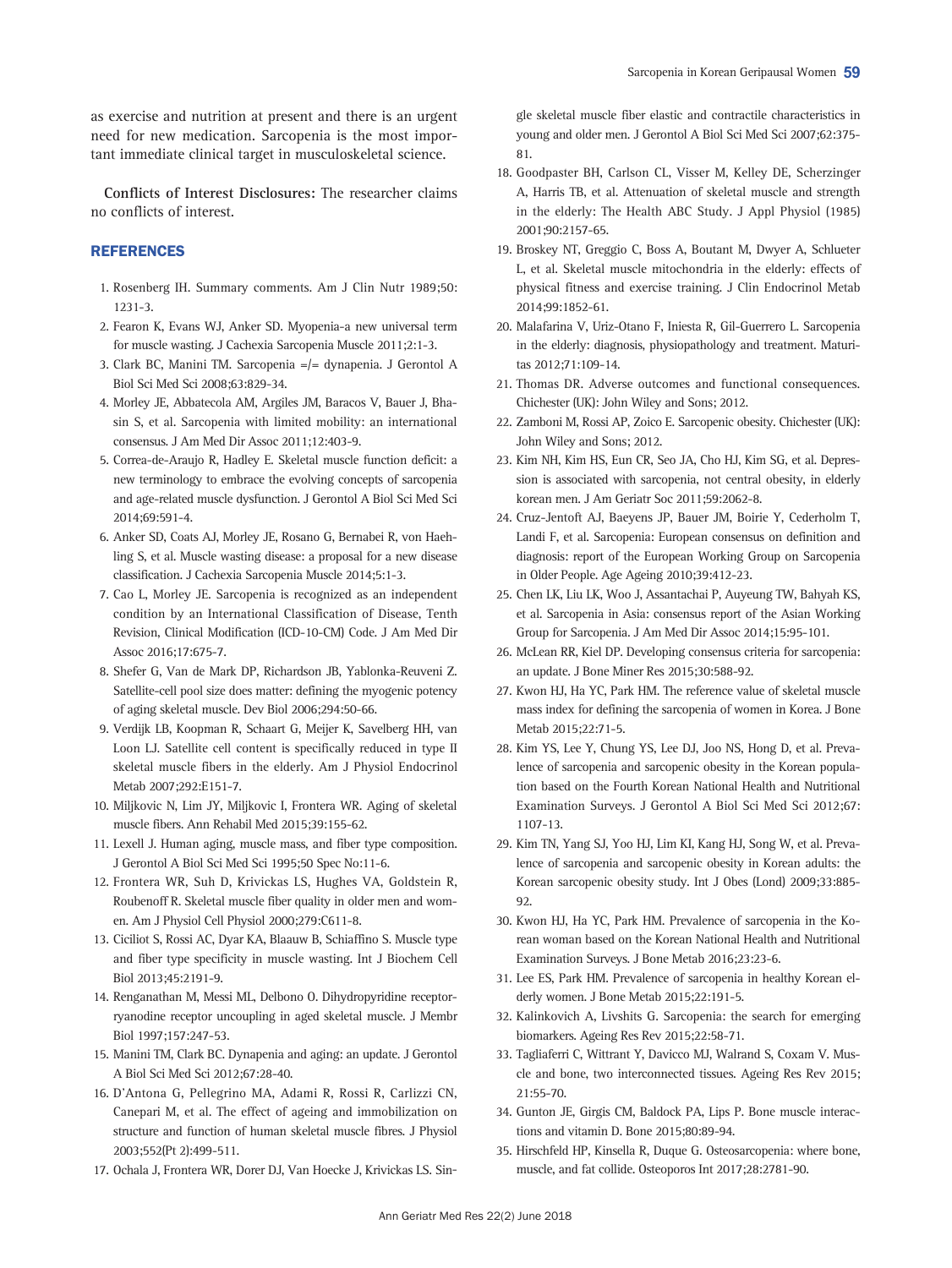- 36. Huo YR, Suriyaarachchi P, Gomez F, Curcio CL, Boersma D, Gunawardene P, et al. Comprehensive nutritional status in sarcoosteoporotic older fallers. J Nutr Health Aging 2015;19:474-80.
- 37. Sjöblom S, Suuronen J, Rikkonen T, Honkanen R, Kröger H, Sirola J. Relationship between postmenopausal osteoporosis and the components of clinical sarcopenia. Maturitas 2013;75:175-80.
- 38. Lim S, Kim JH, Yoon JW, Kang SM, Choi SH, Park YJ, et al. Sarcopenic obesity: prevalence and association with metabolic syndrome in the Korean Longitudinal Study on Health and Aging (KLoSHA). Diabetes Care 2010;33:1652-4.
- 39. Monteiro R, Azevedo I. Chronic inflammation in obesity and the metabolic syndrome. Mediators Inflamm 2010;2010. pii: 289645.
- 40. Gregor MF, Hotamisligil GS. Inflammatory mechanisms in obesity. Annu Rev Immunol 2011;29:415-45.
- 41. Zoico E, Corzato F, Bambace C, Rossi AP, Micciolo R, Cinti S, et al. Myosteatosis and myofibrosis: relationship with aging, inflammation and insulin resistance. Arch Gerontol Geriatr 2013;57:411-6.
- 42. Ormsbee MJ, Prado CM, Ilich JZ, Purcell S, Siervo M, Folsom A, et al. Osteosarcopenic obesity: the role of bone, muscle, and fat on health. J Cachexia Sarcopenia Muscle 2014;5:183-92.
- 43. Ilich JZ, Kelly OJ, Inglis JE, Panton LB, Duque G, Ormsbee MJ. Interrelationship among muscle, fat, and bone: connecting the dots on cellular, hormonal, and whole body levels. Ageing Res Rev 2014;15:51-60.
- 44. Binkley N, Krueger D, Buehring B. What's in a name revisited: should osteoporosis and sarcopenia be considered components of "dysmobility syndrome?". Osteoporos Int 2013;24:2955-9.
- 45. Lee WJ, Liu LK, Hwang AC, Peng LN, Lin MH, Chen LK. Dysmobility syndrome and risk of mortality for community-dwelling middle-aged and older adults: the nexus of aging and body composition. Sci Rep 2017;7:8785.
- 46. Cruz-Jentoft AJ, Landi F, Schneider SM, Zúñiga C, Arai H, Boirie Y, et al. Prevalence of and interventions for sarcopenia in ageing adults: a systematic review. Report of the International Sarcopenia Initiative (EWGSOP and IWGS). Age Ageing 2014;43:748-59.
- 47. Steffl M, Bohannon RW, Sontakova L, Tufano JJ, Shiells K, Holmerova I. Relationship between sarcopenia and physical activity in older people: a systematic review and meta-analysis. Clin Interv Aging 2017;12:835-845.
- 48. Williams MA, Haskell WL, Ades PA, Amsterdam EA, Bittner V, Franklin BA, et al. Resistance exercise in individuals with and without cardiovascular disease: 2007 update: a scientific statement from the American Heart Association Council on Clinical Cardiology and Council on Nutrition, Physical Activity, and Metabolism. Circulation 2007;116:572-84.
- 49. Zembroń-Łacny A, Dziubek W, Rogowski Ł, Skorupka E, Dąbrowska G. Sarcopenia: monitoring, molecular mechanisms, and physical intervention. Physiol Res 2014;63:683-91.
- 50. Wolfe RR. Regulation of muscle protein by amino acids. J Nutr 2002;132:3219S-3224S.
- 51. Symons TB, Schutzler SE, Cocke TL, Chinkes DL, Wolfe RR, Paddon-Jones D. Aging does not impair the anabolic response to a protein-rich meal. Am J Clin Nutr 2007;86:451-6.
- 52. Calvani R, Miccheli A, Landi F, Bossola M, Cesari M, Leeuwenburgh C, et al. Current nutritional recommendations and novel dietary strategies to manage sarcopenia. J Frailty Aging 2013;2:38-

53.

- 53. Bauer J, Biolo G, Cederholm T, Cesari M, Cruz-Jentoft AJ, Morley JE, et al. Evidence-based recommendations for optimal dietary protein intake in older people: a position paper from the PROT-AGE Study Group. J Am Med Dir Assoc 2013;14:542-59.
- 54. Deutz NE, Bauer JM, Barazzoni R, Biolo G, Boirie Y, Bosy-Westphal A, et al. Protein intake and exercise for optimal muscle function with aging: recommendations from the ESPEN Expert Group. Clin Nutr 2014;33:929-36.
- 55. Paddon-Jones D, Rasmussen BB. Dietary protein recommendations and the prevention of sarcopenia. Curr Opin Clin Nutr Metab Care 2009;12:86-90.
- 56. Rizzoli R, Stevenson JC, Bauer JM, van Loon LJ, Walrand S, Kanis JA, et al. The role of dietary protein and vitamin D in maintaining musculoskeletal health in postmenopausal women: a consensus statement from the European Society for Clinical and Economic Aspects of Osteoporosis and Osteoarthritis (ESCEO). Maturitas 2014;79:122-32.
- 57. Kanis JA, McCloskey EV, Johansson H, Cooper C, Rizzoli R, Reginster JY, et al. European guidance for the diagnosis and management of osteoporosis in postmenopausal women. Osteoporos Int 2013;24:23-57.
- 58. Rizzoli R, Boonen S, Brandi ML, Bruyère O, Cooper C, Kanis JA, et al. Vitamin D supplementation in elderly or postmenopausal women: a 2013 update of the 2008 recommendations from the European Society for Clinical and Economic Aspects of Osteoporosis and Osteoarthritis (ESCEO). Curr Med Res Opin 2013;29:305- 13.
- 59. Lowe DA, Baltgalvis KA, Greising SM. Mechanisms behind estrogen's beneficial effect on muscle strength in females. Exerc Sport Sci Rev 2010;38:61-7.
- 60. Morley JE, Kaiser FE, Perry HM 3rd, Patrick P, Morley PM, Stauber PM, et al. Longitudinal changes in testosterone, luteinizing hormone, and follicle-stimulating hormone in healthy older men. Metabolism 1997;46:410-3.
- 61. Baumgartner RN, Waters DL, Gallagher D, Morley JE, Garry PJ. Predictors of skeletal muscle mass in elderly men and women. Mech Ageing Dev 1999;107:123-36.
- 62. Wittert GA, Chapman IM, Haren MT, Mackintosh S, Coates P, Morley JE. Oral testosterone supplementation increases muscle and decreases fat mass in healthy elderly males with low-normal gonadal status. J Gerontol A Biol Sci Med Sci 2003;58:618-25.
- 63. Bhasin S, Woodhouse L, Casaburi R, Singh AB, Mac RP, Lee M, et al. Older men are as responsive as young men to the anabolic effects of graded doses of testosterone on the skeletal muscle. J Clin Endocrinol Metab 2005;90:678-88.
- 64. Mohler ML, Bohl CE, Jones A, Coss CC, Narayanan R, He Y, et al. Nonsteroidal selective androgen receptor modulators (SARMs): dissociating the anabolic and androgenic activities of the androgen receptor for therapeutic benefit. J Med Chem 2009;52:3597- 617.
- 65. Basaria S, Collins L, Dillon EL, Orwoll K, Storer TW, Miciek R, et al. The safety, pharmacokinetics, and effects of LGD-4033, a novel nonsteroidal oral, selective androgen receptor modulator, in healthy young men. J Gerontol A Biol Sci Med Sci 2013;68:87-95.
- 66. Crawford J, Prado CM, Johnston MA, Gralla RJ, Taylor RP, Han-